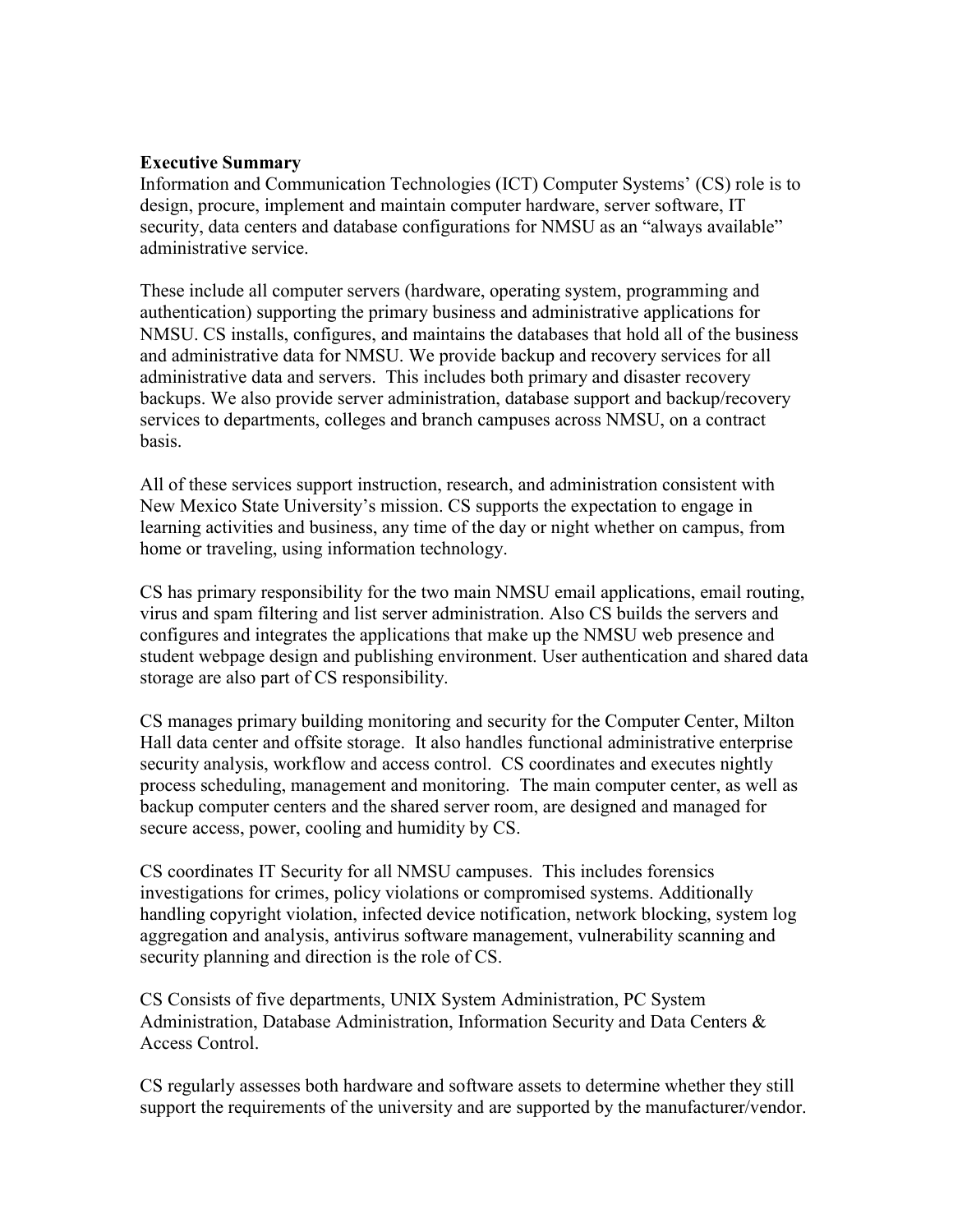Numerous internal licensing agreements for software packages, operating systems, more than four hundred servers and storage devices possibly directly affected by manufacturer/vendor "end of life" or "end of sale" designations are tracked.

A typical hardware asset passes through several milestones as it moves out of the marketplace. The first is the End of Life announcement, which is an alert that the manufacturer will begin phasing out a given product or platform. Next are End of Sale, End of Engineering and End of Support milestones. These milestones differ between product lines, but generally follow a schedule such that the End of Support falls about three years after the End of Sale date. In order to plan each product has to be considered separately.

Computer technology changes quickly. ICT has always had the philosophy of leading edge not bleeding edge. Overly aggressive plans face the danger of picking the nonprevailing technology and overly conservative plans risk technology obsolescence early or even before project completion. Changing technologies must be monitored to ensure that ICT technical plans contain appropriate balance aligned to NMSU strategic initiatives with broader IT trends. These trends are identified by EDUCAUSE, Gartner and other IT industry advisers, to ensure that NMSU's technological resources stay current, foster innovation, and support the University's mission.

An example of a recent emerging technology is cloud computing. NMSU now uses cloud computing for several services including the MyNMSU portal, CASHNet, Live at EDU email, Canvas learning management system, People Admin, Hobsons Apply and others.

Major server, software and storage upgrades provide better server availability and responsiveness, increased storage capacity and enhanced security to administrative applications. NMSU must continue to update its IT infrastructure to be able to offer the quality and quantity of services expected of a modern university system. This will ultimately translate into a better computing experience for NMSU Faculty, Staff and Students as well as increased retention and recruitment.

As a result of ongoing security threats, CS must continue to develop and enhance its information security capability to monitor and manage security at the institution, while balancing the needs of and employees and students throughout the NMSU system.

Explosive growth in the use of information technologies as the basis for institutional communications, information processing and data exchange comes at a time when there are an increasing number of security threats. These include viruses and worms designed to propagate through networked client and server devices. Hackers are able to break into servers, desktops, tablets and even cellphones that are not aggressively maintained with the latest updates and security patches.

In addition NMSU must continue to develop and understand where its institutional data resides, who is allowed to access that data and by what means. Just seven years ago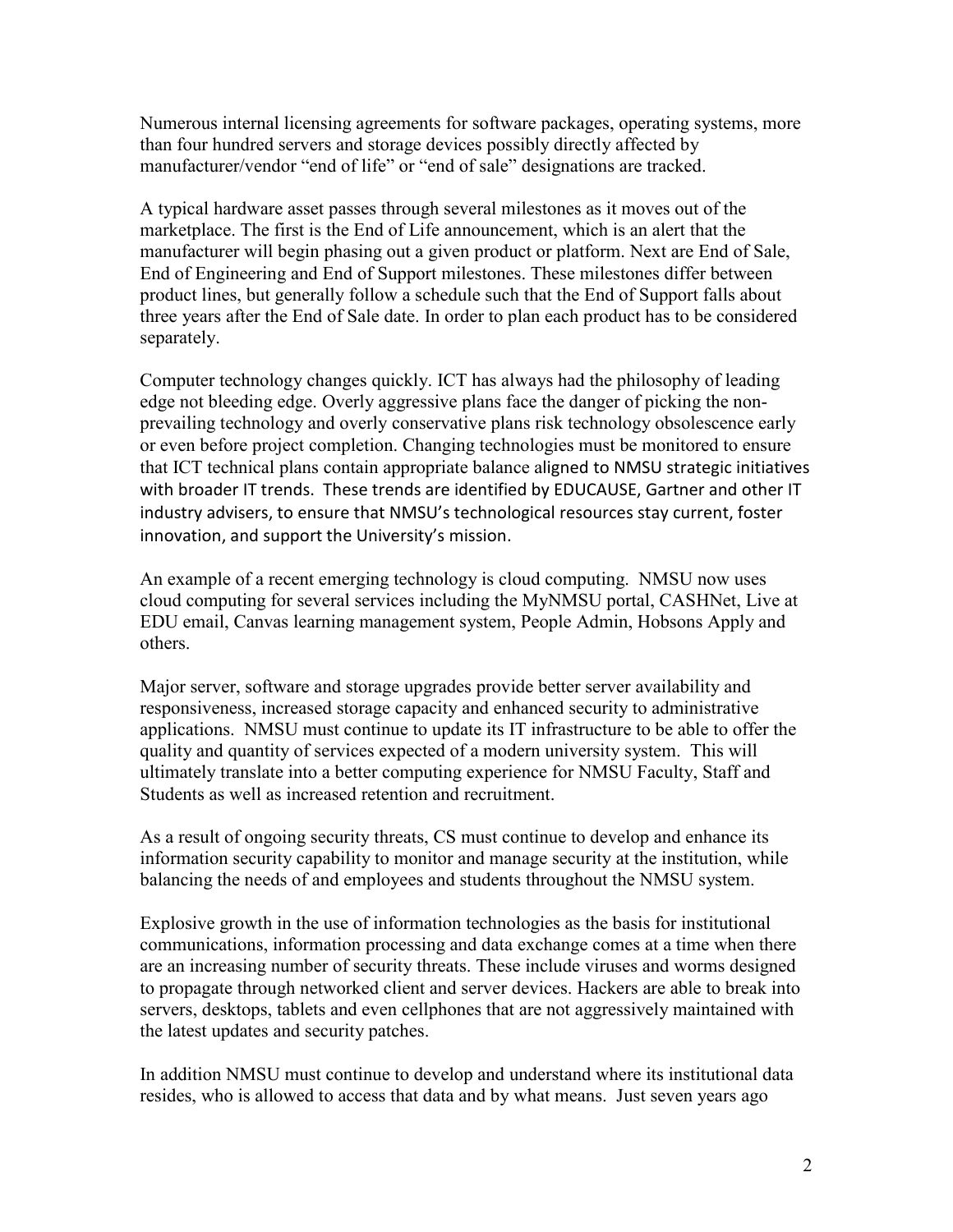NMSU had four central and a handful of satellite administrative systems. Most of these were accessed by a terminal application on a desktop. Today there are more than eighty applications with capabilities to access and store data available through and on the web to any imaginable device. Data access and security policies must continue to be developed and augmented to meet the ever changing technological landscape.

Additionally, compromised systems can be used to launch a variety of attacks that threaten the integrity and usability of the Internet. ICT and other NMSU technologists must apply appropriate security measures in a timely manner. Intrusion and prevention detection capabilities must be developed and deployed. Security tools must be implemented and updated on a regular basis. Logs and reports must be monitored and acted upon. Entire networks comprising administrative hardware and applications must be scanned for vulnerabilities regularly.

Key Objectives:

1) Deploy more and better *internal* cloud computing capabilities through the use of hardware virtualization for increased system availability, performance and energy efficiency.

2) Provide software and hardware tools to support the build out of the Information Security group to address the increased need to monitor regulatory compliance, detect malicious activity, manage data policy enforcement, oversee External Cloud Computing Security initiatives and develop, maintain and enforce risk based "best practices" security procedures at NMSU.

3) Replace existing data storage hardware with next generation data storage, including virtualization and solid state, to insure continued system reliability and performance.

4) Upgrade existing data backup server and storage hardware with next generation hardware to meet both near and geographically remote backup requirements.

5) Develop robust disaster recovery capabilities including existing fiber resources on the Rio Grande Corridor allowing for the deployment of redundant servers, storage and backups at a geographically remote sister sight.

6) Modernization of the primary data center to use alternative cooling and power savings technologies to help NMSU reduce its carbon foot print while continuing to provide an environment for all institutional computing needs.

7) Relocate the secondary data center out of the Milton Hall basement switch room.

## **Why Invest?**

An annual capital investment allows ICT to target services in most need of enhancement, elimination or replacement, and to reduce near term exposure and risk. A capital investment plan will refresh the technology and decrease operational deficiencies.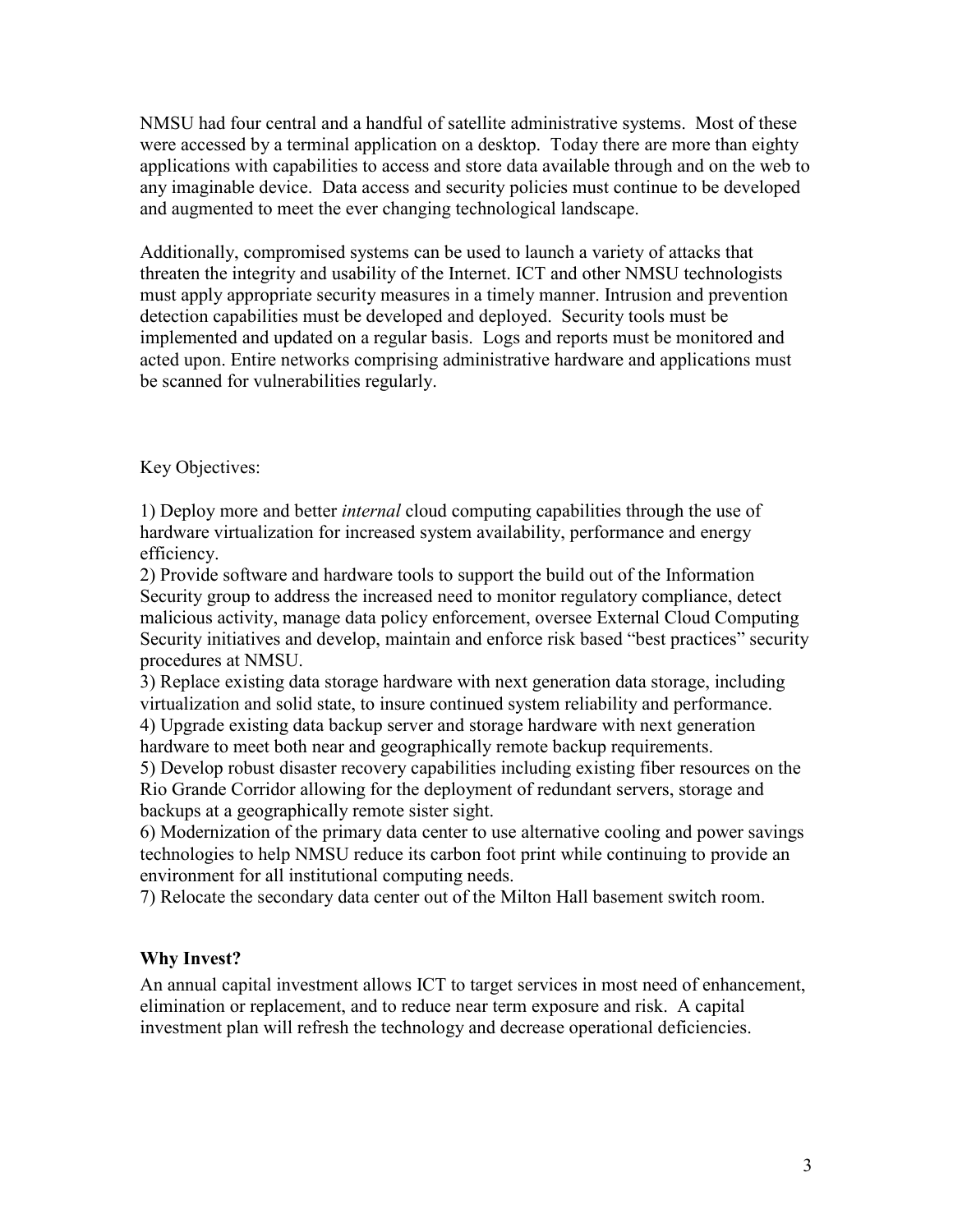NMSU's technology must evolve and keep pace with technological advances in order to continue to provide the services users within the university need to provide the basis for delivering new services in the future.

When equipment is purchased it is consistent with industry standards and practices, and represents the most practical advanced technology available. The pace of technology improvement has quickened and the goal is to get the most of our hardware and software purchases but to only change technology when it represents a clear technological advancement, needed performance increase or reliability improvement for NMSU.

Information Technology is critical to the university and fundamental to the success of administration, research, teaching, and learning. The goal of ICT Computer Systems is to continue providing seamless, pervasive and exceptional services for the university community.

# **Five year plans and IT, a caveat**

Given the rate of change in IT, as articulated above, it is almost impossible to say "**how**" technology services will be delivered in five or even three years.

The NMSU Learning Management System began as a non-critical application running on an office desktop in 2003. By 2012, after five technology enhancements it had become a mission critical service requiring 34 physical servers, high availability and located in two buildings for disaster recovery. Today, the number of servers has grown to more than 200 servers, but these servers can be run as virtual servers. Using virtualization technology requires fewer numbers of servers called hypervisors and some can be run entirely in the cloud.

It is also hard to determine "**what**" new services and current services will be needed and will their delivery change in importance.

The network service is a great example of this problem. Since the beginning every device accessing the internet had to connect to a wall jack. But since2010 demand for wireless access to the internet has outstripped any predictions made due to the growth in the number wireless devices students and faculty now use. The new service is wireless internet access. It is new because it exists in addition to wired services and has a totally different hardware, deployment strategy, security concerns and cost.

It is extremely difficult to predict, accurately, more than two years in advance. In three years a new technology not yet invented or matured could become a requirement for NMSU. The good thing is it will likely require ICT to do something different but familiar with network, storage and servers.

## **Risk to capital investment**

Each piece of very complex hardware or software purchased by NMSU requires a human to install, configure, customize, monitor and upgrade it on a regular basis. For NMSU to get the most out of each purchase, the human must become intimately familiar with the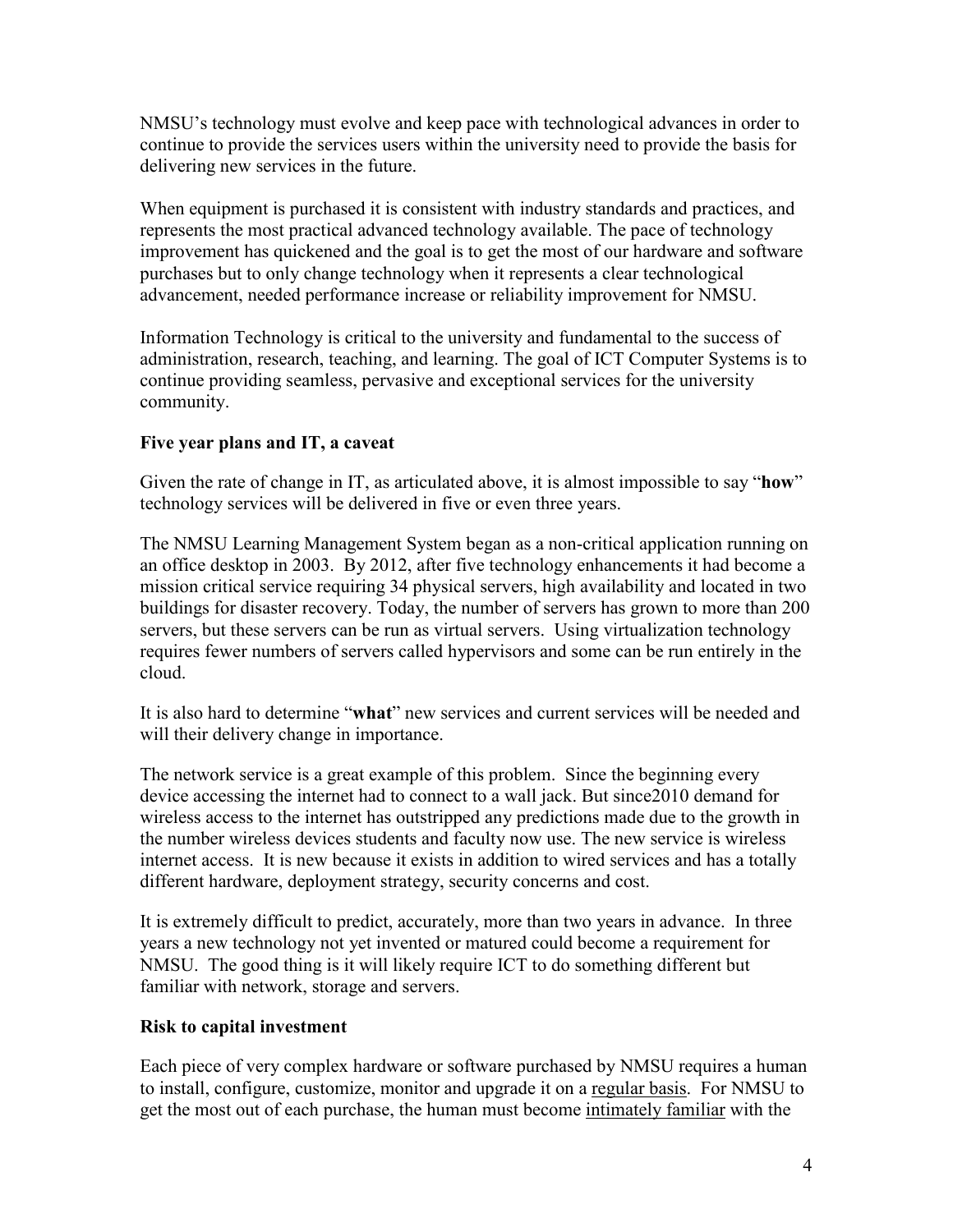technology. It is also likely that the human will be sick from time to time, so a backup person with some knowledge of the technology is a must.

Since the implementation of Banner in 2005 ICT has dropped 13 FTE. Yet it manages and maintains ten to twenty times the number of servers, switches and software.

NMSU, as an institution, is risking its' investment of capital funds and ultimately its' security if it does not begin to invest in and competitively compensate IT staff positions to fulfill the needs of the institution.

# **Technical Description**

This section contains an overview of the building blocks of hardware and software used to deliver services in CS.

# *Data Centers and Hardware*

The main ongoing data center expenditures are due to providing redundant and smoothed power. CS currently maintains seven Uninterruptible Power Supply (UPS) systems of various sizes. Each system requires that all batteries be cyclically replace every five years.

The data center also runs a towable generator to power the network in the case of a simultaneous outage of the Cogeneration Plant and El Paso Electric or the failure of switching gear between two. This device could require replacement in the next 5 years.

NMSU needs a geographically remote "hot" data center. The current secondary datacenter and offsite backup storage site are all a few tenths of a mile from each other in the same flood plain. In the event of a disaster the chances of all sites being affected is high. NMSU drives tapes offsite to Alamogordo, however the data can be up to a week old. Without a hot sight, recovery would take at least 30 days. Best practice disaster recovery site separation is 50 miles. Five Tributary Adapter Modules: TAMs are required to make Rio Grande Fiber usable by CS for remote failover databases and backups at a geographically distant site.

As soon as possible a new site built secondary datacenter should be constructed to move all failover and development servers, databases, switches, routers, VOIP hardware and central storage out of the NMSU switch room in the basement of Milton Hall.

## *Computer Hardware and Software*

ICT has been taking advantage of Computer Virtualization for years. It combines a highly specialized operating system (VMWare) with high performance computers having numerous computing cores and large amounts of storage and memory. They are used to host software applications that previously ran each on their own individual physical server. This strategy has allowed ICT to eliminate more than forty physical servers and storage devices from our data center and consolidate more than fifty applications onto just four server pairs. These once single-point-of-failure services are now designed to migrate to a failover server in the secondary data center in the event of a hardware or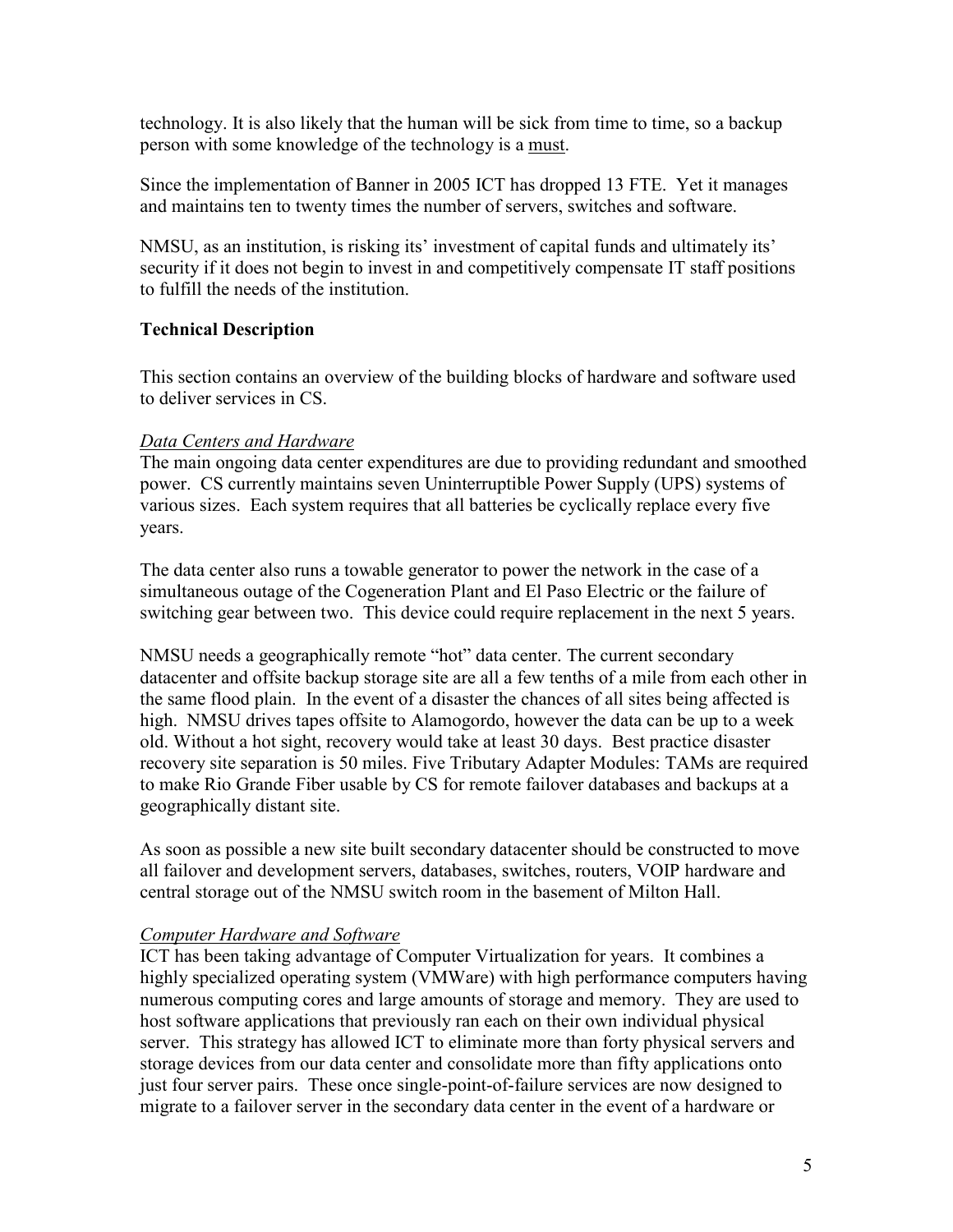facilities failure in the primary data center. In addition to better availability, NMSU saves in cooling generation and electricity consumption costs. Also as new software services are needed anywhere in the institution, they can be deployed on existing virtual server capacity.

ICT will need to purchase additional virtual server hardware pairs to continue to virtualize the remaining aging computer hardware running enterprise and departmental applications as well as meeting the new needs of the institution.

Licensing capacity for VMWare will also be needed.

ICT must, on a three to five year cycle, purchase hardware to replace aging hardware running enterprise database applications for Banner and Banner ODS physical servers.

Additionally, newer upgraded versions of enterprise software tend to be more robust from a functional standpoint. This usually leads to an increase in capacity needs or outright change in architecture requirements. This translates to a year to year requirement for more hardware resources.

Additionally there is a periodic need to replace or augment specialized standalone physical servers like backup, monitoring and data servers.

### *Storage Hardware and Software*

ICT deployed its first Storage Area Network (SAN) in 2005 when NMSU began to deploy SCT Banner. A SAN has three main components.

The "N" is a separate network that is used by servers to communicate with storage. The network has switches and communication cards that periodically need upgrading for number of ports and speed.

The "S" is storage and is composed of controllers that talk to large banks of disk drives of various size and performance capabilities.

While "A" for area is not really a component I use it to represent the fiber connections needed between the physical locations of the storage and the servers and that ultimately make up the networks functionality.

ICT currently has over 500 Terabytes (TB) of central storage connected to the SAN. Half of this storage is over six years old. ICT will be looking at next generation storage in the 2020 fiscal-year.

Additionally the rate of data growth for storage is currently holding steady and 50TB per year. Attaching new storage consumes ports and may require network fiber enhancements for speed or increase paths.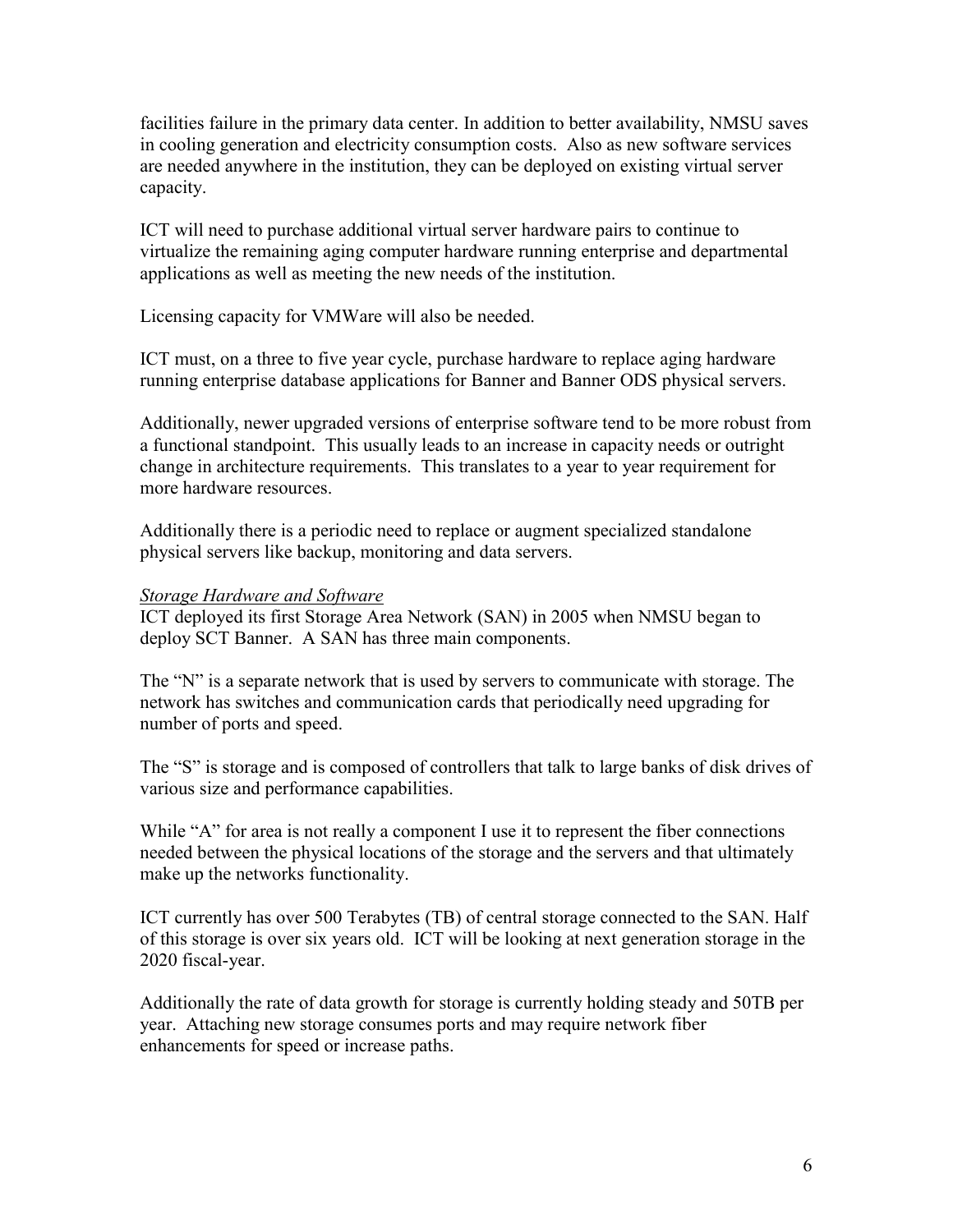Managing this amount of storage for performance and growth is time consuming and complex. It requires licensing specialized virtualization hardware and software.

This constant need for more storage infrastructure will require a commitment to ongoing, regular, fiscal supplements.

ICT have be purchasing solid state storage to attach to the SAN to increase enterprise application performance. SSD is extremely fast storage built from memory chips as opposed to conventional disk drive technology. It is used to alleviate processing bottlenecks and ultimately reduce overall time to complete long running tasks.

## *Backup/DR Hardware and Software*

ICT has been running a tape library and upgrading it in place since 2005. It started out with six low density tape drives which we have upgraded over the years to sixteen drives capable of using tape four times as dense. We plan to continue to increase the number of drives and their capacity as well as the tape capacity of the library. Though tapes lack the glamor of other backup technologies they are the foundation of a tiered backup strategy, very reliable and inexpensive to operate.

ICT purchased a Virtual Tape Library in 2008 with 40 TB of space. This device emulates tape storage but is actually disk based. It has faster performance and uses specialized software to compress and de-duplicate the data being backed up. Today, we have increased capacity to more than 120 TB.

This device is going off support in June of 2014. We have already purchased some next generation VTL components but will need to replace 80 to 100 TB, based on needs, by next year.

ICT uses Tivoli Storage Manager backup software. We purchased a five year license last year. The license is capacity based so will require periodic "true up" expenses.

## *Security Hardware and Software*

ICT runs the large NMSU regional network with five campuses and extension offices. It has over 300 administrative servers or as hackers like to refer to them, targets. There are over twenty thousand unique devices connecting to the network and soon five thousand simultaneous wireless network connections. Information Security works with the Networking Group to try to secure this network.

In the next two years NMSU needs to quickly develop a proactive risk based security program. This will require ICT to develop a comprehensive IT security implementation plan. This is a must to not only to reduce risk to NMSU, but to meet the regulatory requirements of institutions of higher education.

Some of the first action items from this plan will be an institutional data inventory audit project to determine where university data is located, where it should be kept and how it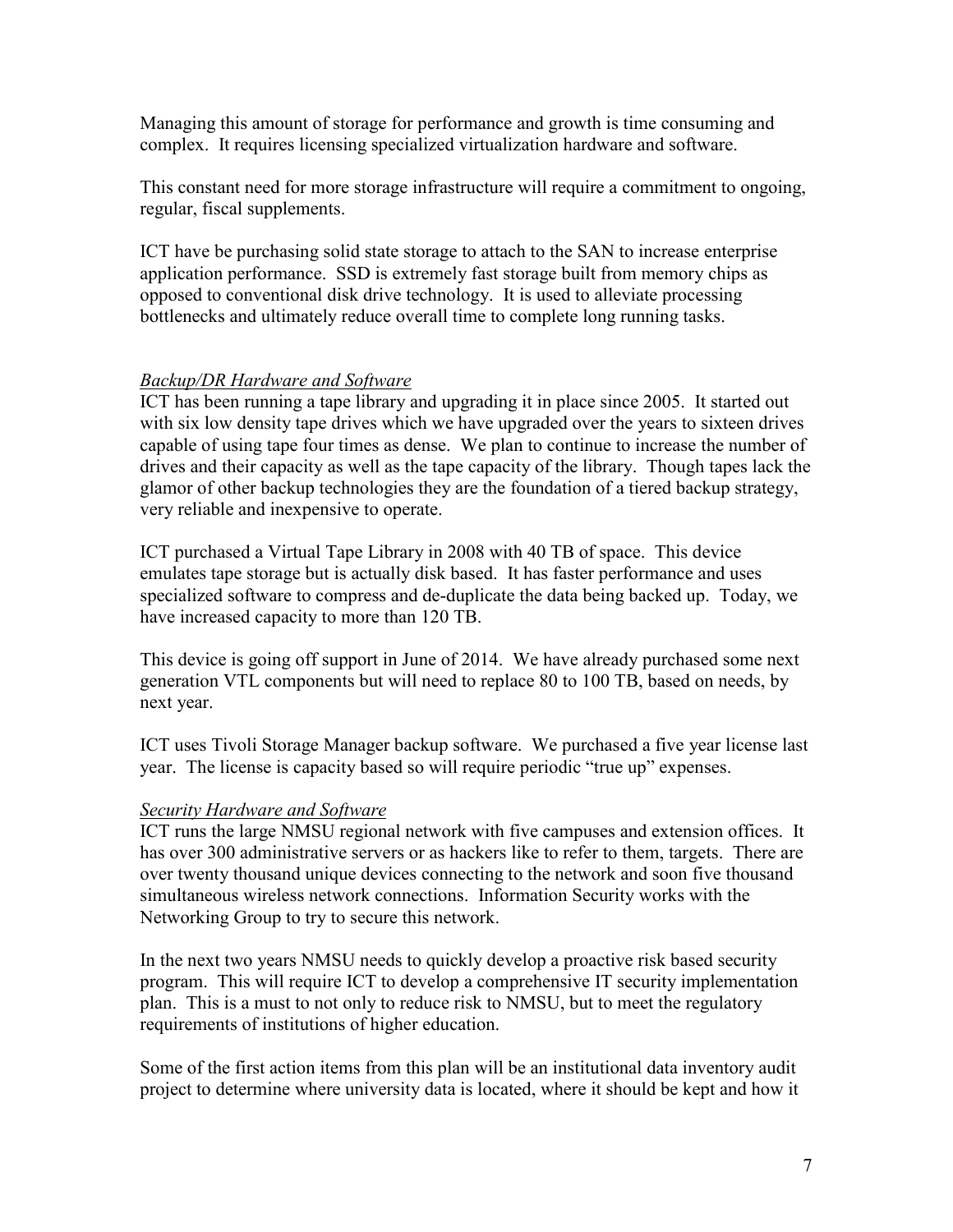should be accessed. This project will require the university wide licensing of Data Auditing Software.

NMSU currently licenses antivirus software which requires periodic renewal.

Regulations for encrypted data storage requirements will dictate the need for licensing and maintenance of security key management and encryption software.

As NMSU deploys more web based applications it will need to become a web certification authority by partnering with a company to provide this service. This strategy will save money and increase flexibility.

Also develop institution wide IT security policy, procedures, guidelines and training programs. ICT has partnered with NMSU Training Services to develop security training. It will also need to purchase supplemental online training software licenses for staff and students.

Since NMSU has three cloud computing applications with more to come, ICT needs to formalize comprehensive cloud computing contract policy.

Information security needs to fingerprint our normal network activity and ramp up continuous network monitoring to enable us to proactively protect our resources. This is done through the use of hardware appliances, servers and software that are both highly specialized and customizable.

Servers, switches and router hardware as well as web and application software all produce logs of the activity they carry out. NMSU has in excess of 2500 such devices each producing hundreds to thousands of lines of logs per day. Analysis of log data to detect attacks and compromised systems require high speed storage and hardware as well as specialized software. Security best practices dictates that this data be examined on a regular basis.

In order to reduce the risk of data loss, access to a number of computer services and enterprise applications will require the use of a virtual private network (VPN). The current VPN at NMSU is at capacity, slow and outdated. Security best practices require NMSU have the capability to restrict access to select services using VPN technology

NMSU needs to develop and deploy an Identity Management IdM strategy across the institution. One of the biggest risk factors for data loss is unauthorized access. This occurs due to the lack of a universal account access management process. The solution is to implement a system that automatically provisions, modifies and de-provisions access, based on the position title/role(s) of a person or a group, using the rules established by the data custodian responsible for the access. This system will reduce risk, improve efficiency as well as unify policy across many disparate systems.

To implement this NMSU will need to purchase a product that best meets our needs.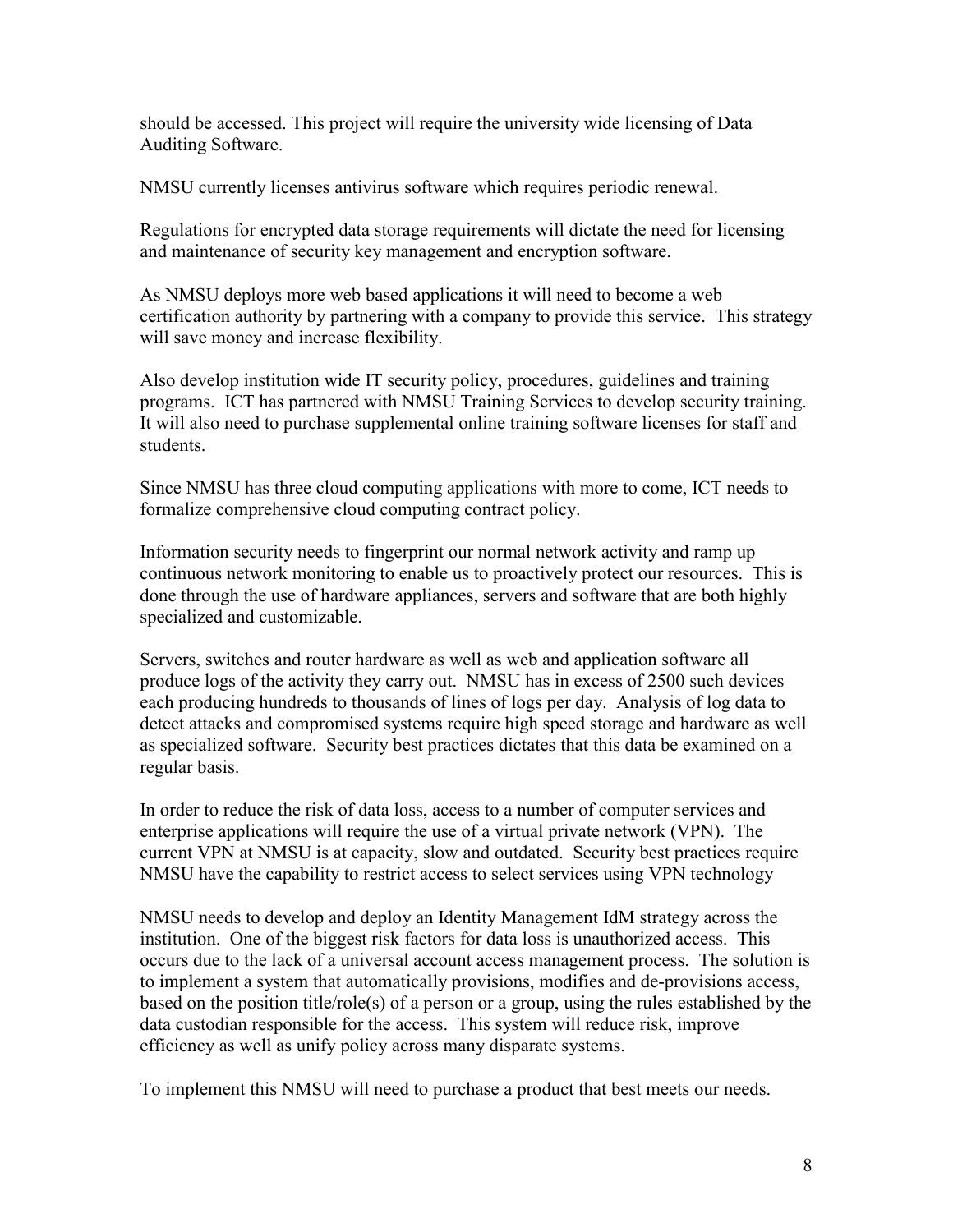### *Database Software*

The Database's main focus is database performance, tuning and upgrading as well as Banner upgrades and the oracle application services front end to the database.

Their main expense going forward would be software to help with performance monitoring and upgrade/release tracking.

## **Capital Expenditures**

The following capital requests represent the five year capital outlay plan for the NMSU Las Cruces campus. The Las Cruces campus serves as the system office for the main campus as well as the NMSU community colleges for the Learning Management System (CANVAS), Enterprise Resource Planning (Banner), reporting (COGNOS), email (Office 365 and local exchange), Help Desk, Portal (MyNMSU), networking and many other services. This request is part of a bigger over arching plan that takes into account other funding sources in order to maintain effective IT services at NMSU. There is a certain amount of hubris involved in predicting Information Technology (IT) capital needs out past two years due to the rapid change in, and adoption of, technology by students and faculty. This is still a good planning tool, however as more IT services begin to be hosted in the cloud, funding and service methodologies will have to be adapted to meet this new reality.

As a result of the downward trend in state revenue over the last decade, it should be realized that NMSU continues to defer the implementation of IT resources that are expected of a tier one research institution. If we continue to defer it will impede the ability to deliver on the core mission of secure, timely and effective pedagogy and research. As technology becomes more critical to business of the university and if technology is not updated, it will make NMSU less capable of attracting and retaining students, as well as talented faculty and staff.

### **2020-2021**

| Computer Hardware and Virtual Servers - Replacement & Growth  | \$200,000.00 |
|---------------------------------------------------------------|--------------|
| Disk space for the Storage Area Network                       | \$250,000.00 |
| Disaster Recovery (Backups) replacement                       | \$348,000.00 |
| Long Distance/Short Distance Fiber Routing Equipment (DWDM)   | \$248,000.00 |
| Fiber and Trenching                                           | \$50,000.00  |
| Network Router and Switches for local and remote Data Centers | \$200,000.00 |